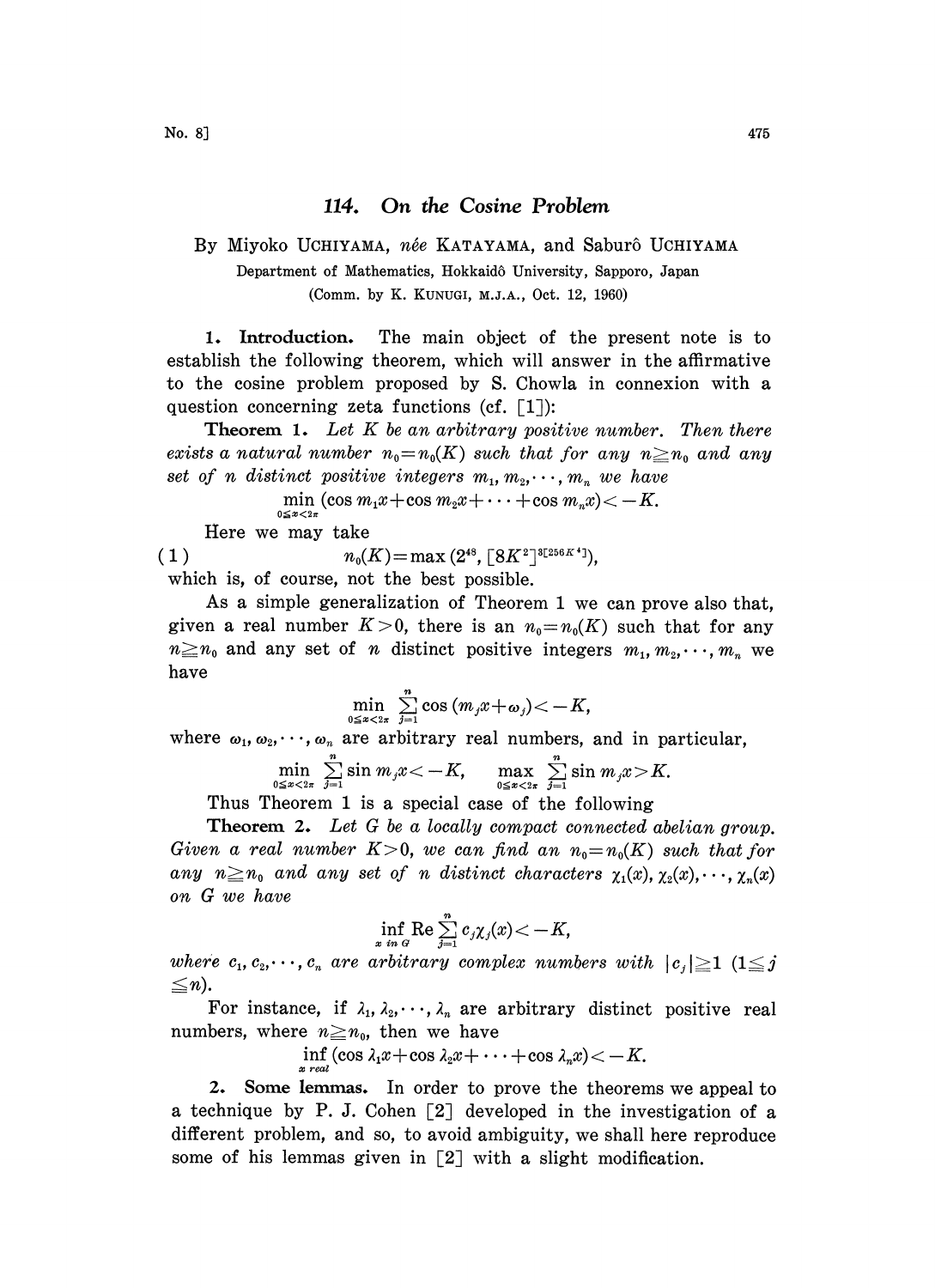Let X be the interval  $\lceil 0, 2\pi \rceil$ . Let C denote the space of all continuous functions defined on  $X$  and  $C_0$  be the subset of  $C$  consisting of all functions with absolute values not greater than unity. If  $\mu$  is a finite measure defined on X, we denote by  $||\mu||$  the norm of  $\mu$ , i.e.

$$
\|\mu\| = \int\limits_x d\,|\,\mu\,|(x).
$$

Naturally, to such a measure  $\mu$  there corresponds a linear functional L on C with the norm

$$
||L|| = \sup \Big| \int_x \phi(x) d\mu(x) \Big| = ||\mu||,
$$

where the supremum is taken over all  $\phi(x)$  in  $C_0$ .

In what follows  $\mu$  will be supposed to be a finite measure on X such that  $\|\mu\|\leq M, M\geq 1$ .

Lemma 1. Let  $g_j(x)$   $(1 \leq j \leq r)$  be a set of functions in  $C_0$  such that

$$
\int g_j(x)d\mu(x)=1 \qquad (1\leq j\leq r).
$$

Then, if  $r>2M^2-1$ , we have, for some pair  $i < j$ ,

$$
\mathrm{Re}\,\int g_{\imath}(x)\overline{g}_{\jmath}(x)d\,\big|\,\mu\big|\,(x)\!>\!\frac{1}{2M}.
$$

Lemma 2. Let  $\phi(x)$  and  $g(x)$  be functions in  $C_0$  satisfying the following conditions:

$$
\int \phi(x)d\mu(x) = A \qquad (A \ge 1),
$$
  

$$
\left| \int g(x)d\left| \mu \right|(x) \right| \ge \alpha \qquad (0 < \alpha < 1),
$$

and

$$
\int \phi(x)g(x)d\mu(x) = 0.
$$

Then

$$
\|\mu\| \geq A + \frac{\alpha^2}{4A}.
$$

that Lemma 3. Let  $\phi(x)$  and  $g_j(x)$   $(1 \leq j \leq r)$  be functions in  $C_0$  such

$$
\int \phi(x)d\mu(x) = A \qquad (A \ge 1),
$$
  

$$
\int g_j(x)d\mu(x) = 1 \qquad (1 \le j \le r),
$$

and for all  $i < j$ ,

$$
\int \phi(x) g_i(x) \overline{g}_j(x) d\mu(x) = 0.
$$

Then, if  $r > 2M^2 - 1$ , we have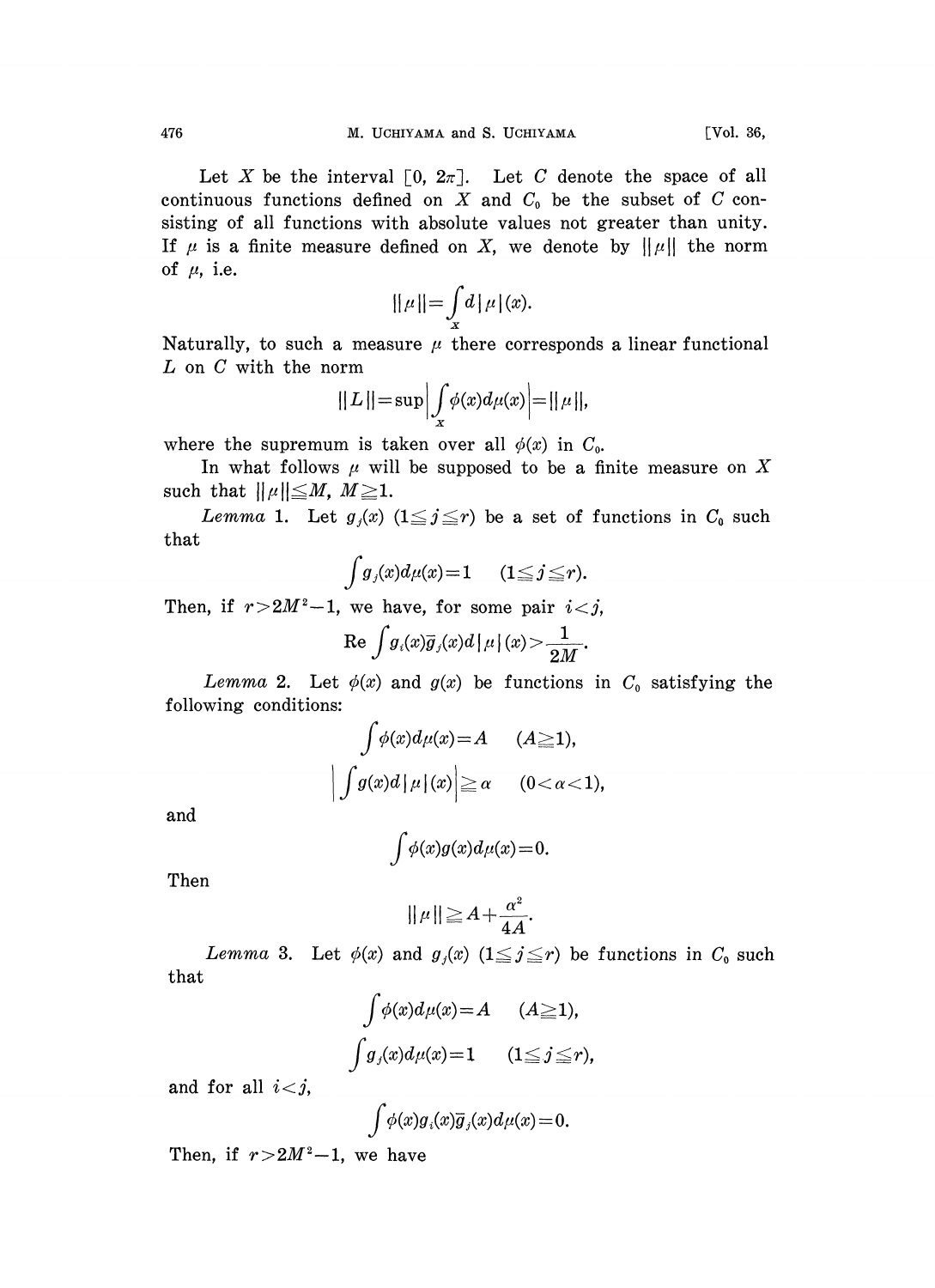No. 8] Conthe Cosine Problem 477

$$
\|\mu\|\!\geq\! A\!+\!\frac{1}{16M^3}.
$$

By Lemma 1, for some pair  $i < j$  we have

$$
\left|\int g_i\overline{g}_j d\left|\,\mu\right|\right|>\frac{1}{2M}
$$

Put, in Lemma 2,  $g = g_i \overline{g}_j$  with  $\alpha = 1/2M$ . Then<br>  $||\mu|| \ge A + \frac{1}{16AM^2} \ge A + \frac{1}{16M}$ <br>
since  $A \le ||\mu|| \le M$ .

$$
||\mu|| \geq A + \frac{1}{16AM^2} \geq A + \frac{1}{16M^3},
$$

since  $A \le ||\mu|| \le M$ .

Lemma 4. Under the hypotheses of Lemma 3, there exist constants a,  $b_j$ ,  $c_{ij}$  such that if

$$
\psi(x) = a\phi(x) + \sum_{j} b_j g_j(x) + \sum_{i < j} c_{ij}\phi(x)g_i(x)\overline{g}_j(x),
$$

we have  $|\psi(x)| \leq 1$  on X and

$$
\int \psi(x)d\mu(x) = A + \frac{1}{16M^3}.
$$

Let V denote the linear subspace of C generated by  $\phi$ ,  $g_j$  and  $\phi g_i \overline{g}_i$ . The measure  $\mu$  induces a linear functional L on V with the norm  $N$ , say. The functional  $L$  can be extended to a functional on the whole space  $C$  with the same norm  $N$ , and the new functional is given by a measure satisfying the eonditions of Lemma 8. Henee

$$
N\!\geq\!A+\frac{1}{16M^3}.
$$

From this inequality the result follows at once.

Lemma 5. Let  $E=[m_1>m_2>\cdots>m_n]$  be a set of *n* distinct positive integers. If  $r$  and  $s$  are natural numbers satisfying  $r^{3s} \leq n$ , (2) then there exist sets  $F_1, \dots, F_{s+1}, G_1, \dots, G_s$  of positive integers with the following properties:

(a)  $F_1 = \{m_1\};$ 

(b) for all k,  $1 \le k \le s$ ,  $G_k = \{m_{k1} > m_{k2} > \cdots > m_{kr}\}\$ is a subset of E and  $m+m_{ki}-m_{kj}$  is not contained in E if m is in  $F_k$  and  $i < j$ ;

(c)  $F_{k+1}$  is the union of  $F_k, G_k$  and all integers of the form  $m+m_{ki}-m_{kj}$  with m in  $F_k$ ,  $i < j$ .

We denote by  $h(k)$  the smallest integer h such that  $m \geq m_h$  for all m in  $F_k$ . Assume that the sets  $F_1, \dots, F_k, G_1, \dots, G_{k-1}$  ( $k \ge 1$ ) have been chosen to satisfy the conditions  $(a)$ ,  $(b)$  and  $(c)$ . We now define the set  $G_k$ . Set  $m_{k1} = m_1$ . Suppose that  $m_{k1}, \dots, m_{k}$  ( $t \ge 1$ ) have been chosen so as to satisfy (b), where  $m_{ki} = m_{j(i)}$  for  $i \leq t$ . We then define  $m_{k,t+1}=m_{j(t+1)}$ , where  $j(t+1)$  is the smallest number such that this choice of  $m_{k,t+1}$  does not violate (b). The number of choices of  $m_{k, t+1} < m_{kt}$  such that

$$
m+m_{\scriptscriptstyle ki}-m_{\scriptscriptstyle k,\,\scriptscriptstyle t+1}\!\in\!E
$$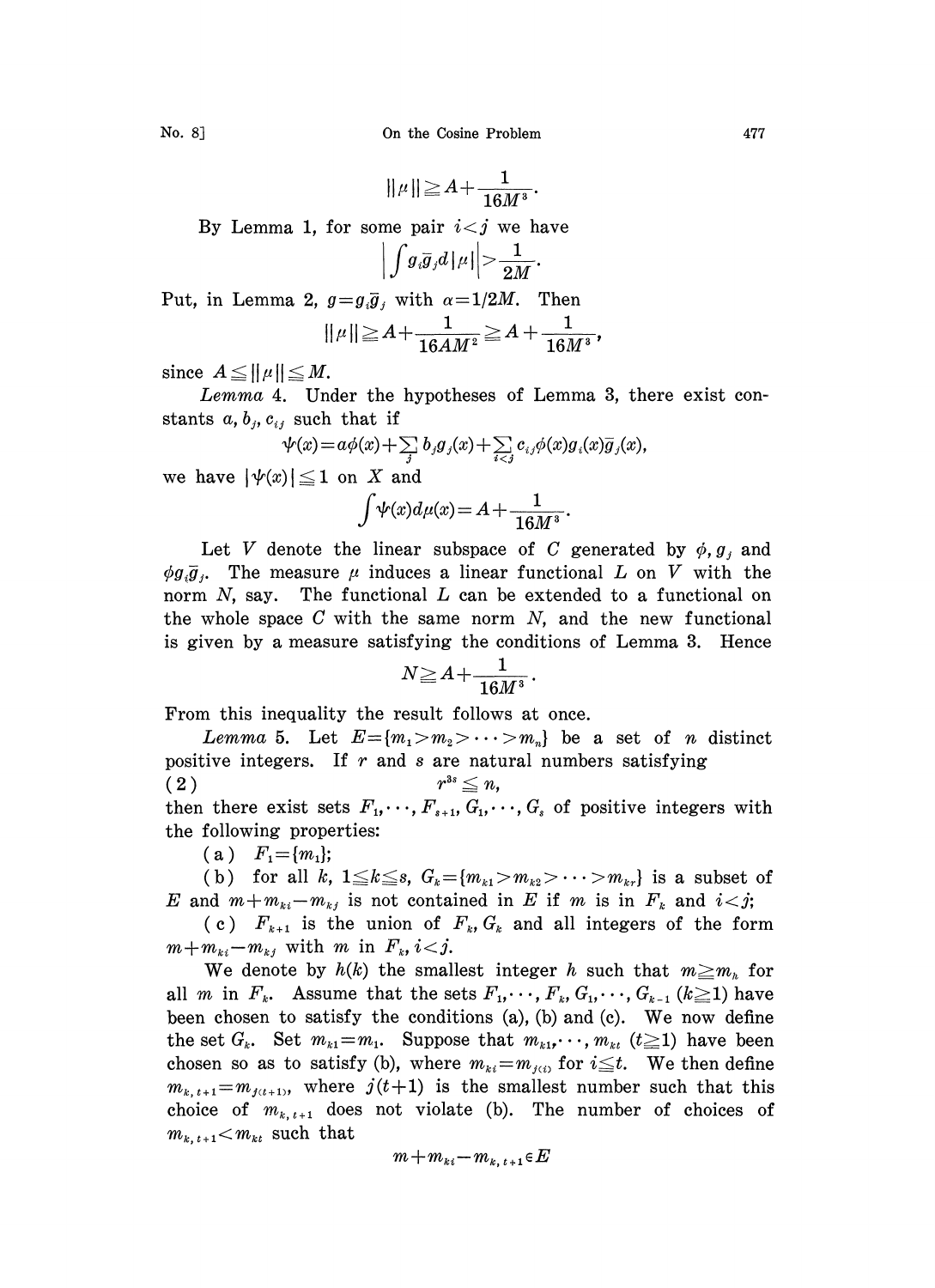for some *m* in  $F_k$  and  $m_{ki}$ ,  $i \leq t$ , does not exceed

$$
\frac{r(r-1)}{2}h(k).
$$

Hence we find that

$$
j(t+1)-j(t) \leq 1 + \frac{r(r-1)}{2} h(k),
$$

and

$$
h(k+1)=j(r)\leqq r+\frac{r^2(r-1)}{2}\,h(k)\leqq r^3h(k),
$$

on defining the set  $F_{k+1}$  by means of (c). Since  $h(1)=1$ , it follows that  $h(k) \leq r^{8(k-1)}$ . Clearly the sets  $F_s$ ,  $G_s$ , and hence  $F_{s+1}$  can be constructed if  $h(s+1) \leq n$ , or  $r^{3s} \leq n$ . constructed if  $h(s+1) \leq n$ , or

$$
r^{\text{s}_s} \leqq n.
$$

That the sets  $F_k$  and  $G_k$  thus constructed contain only positive integers is obvious.

. Proof of Theorem 1. There is no loss in generality in assuming that  $K \geq 1/2$ <sup>\*</sup> Suppose now that the theorem were false. Then there would be a real number  $K \geq 1/2$  such that for arbitrarily large *n* there exist *n* distinct positive integers  $m_1, \dots, m_n$  for which the inequality

 $\cos m_1x + \cdots + \cos m_nx \geq -K$ holds for all  $x$  in  $X$ . Put

$$
f(x) = K + \cos m_1 x + \cdots + \cos m_n x = \frac{1}{2} \left( 2K + \sum_{j=1}^n \left( e^{i m_j x} + e^{-i m_j x} \right) \right).
$$

Then  $f(x) \ge 0$  throughout on X. Now consider the finite, non-negative measure  $\mu$  defined on X by

$$
d\mu(x) = 2f(x)dx,
$$

where dx is  $1/2\pi$  times the ordinary Lebesgue measure on X. We have

$$
\|\mu\|{=}\int_{x}d\mu(x){=}2K{\geq}1
$$

and for positive m,

We 
$$
m
$$
,  
\n
$$
\int_{x} e^{imx} d\mu(x) = \begin{cases} 1 & \text{if } m = m_j \text{ for some } j, \\ 0 & \text{otherwise.} \end{cases}
$$

Without loss of generality we may suppose that  $m_1 > \cdots > m_n$ . Put  $r=[8K^2]$  and s be the largest integer satisfying (2). We construct functions  $\phi_k(x)$  (1 $\leq k \leq s+1$ ), which are to be all in  $C_0$ , such that each  $\phi_k(x)$  is a linear combination of  $e^{imx}$  with m in  $F_k$  and satisfies

$$
\int \phi_k(x) \, d\mu(x) = 1 + \frac{k-1}{128K^3}
$$

Take  $\phi_1(x)=e^{im_1x}$ . If  $\phi_k(x)$  ( $k\geq 1$ ) has already been defined, then \*) For  $1/2 \geq K>0$  we may take  $n_0(K)=1$ .